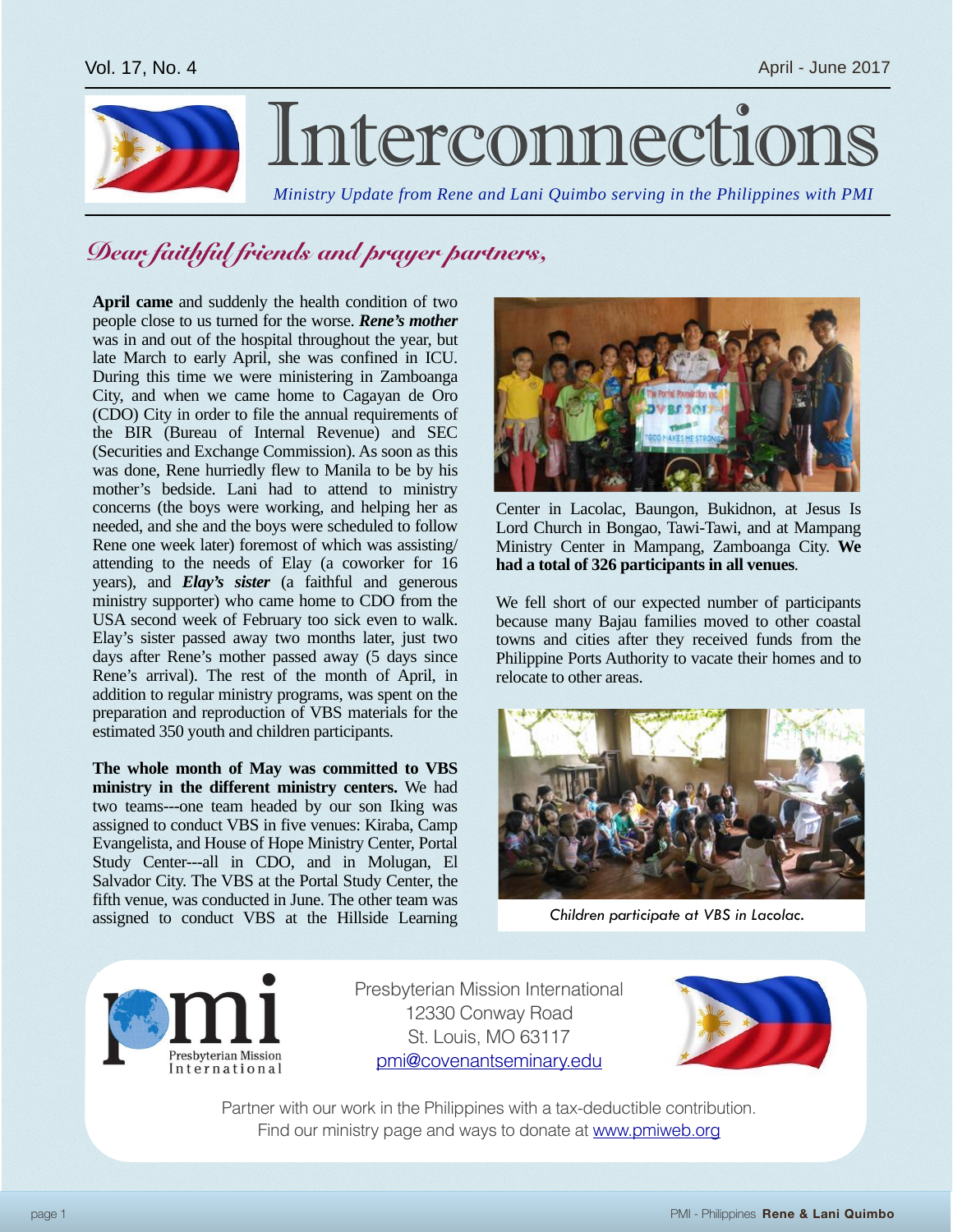

## Interconnections

*Ministry Update from Rene and Lani Quimbo serving in the Philippines with PMI*



*VBS participant lifting up the "mountain of problems/fears" as he recites Psalm 121:1-2*

The aims of VBS theme **"God Makes Me Strong"** were to teach participants to: (1) do what is right even when afraid and discouraged; (2) do what is right even if everyone else is doing wrong; and to (3) acknowledge that Jesus is the Son of God and no one can go to the Father except through Him.



*Out of 316 participants, 314 prayed to receive Christ as Lord and Savior or continue to commit their lives to Christ*

The opportunity to teach youth and children (and adults in Zamboanga City), is something we look forward to each year. About *15 parents in Tawi-Tawi came to assist,* and one particular couple sought us for counseling. Last March, when we went to Tawi-Tawi for Bible and Bible study material distribution, we also had an evening fellowship where we shared about God's redirection of our ministry in Zamboanga City. *While being redirected could be very painful, uncertain,*  may require long-suffering, and we may encounter

*unanticipated changes, we can rest in God's providential provisions and directions.* This couple gave a testimony that this message gave them the necessary push to allow God to redirect them. The husband quit his job that didn't allow him to worship on some Sundays and prevented him from doing Bible study and other ministries. He is now involved in a small business and he and his wife hope to be full time missionaries.

The preceding events did not give us enough time to start construction of the **new House of Hope Ministry Center** in its new location in the town of Opol. Furthermore, our two chief carpenters got sick. We plan to start construction the last week of June.



*Tawi-Tawi youth at Vacation Bible School*

The seminar on the use of the Bible Study for Women material was held this June at the **Portal Study Center** and at **Hillside Learning Center**. The women found the material so helpful that they decided to use it for a weekly Bible study. We hope to do the same for House of Hope Ministry Center, Mampang Ministry Center, and at JIL in Tawi-Tawi.



*Blessings from a member of Christ Enrichment Church (Tacoma, WA) given to members of Mampang Ministry Center*